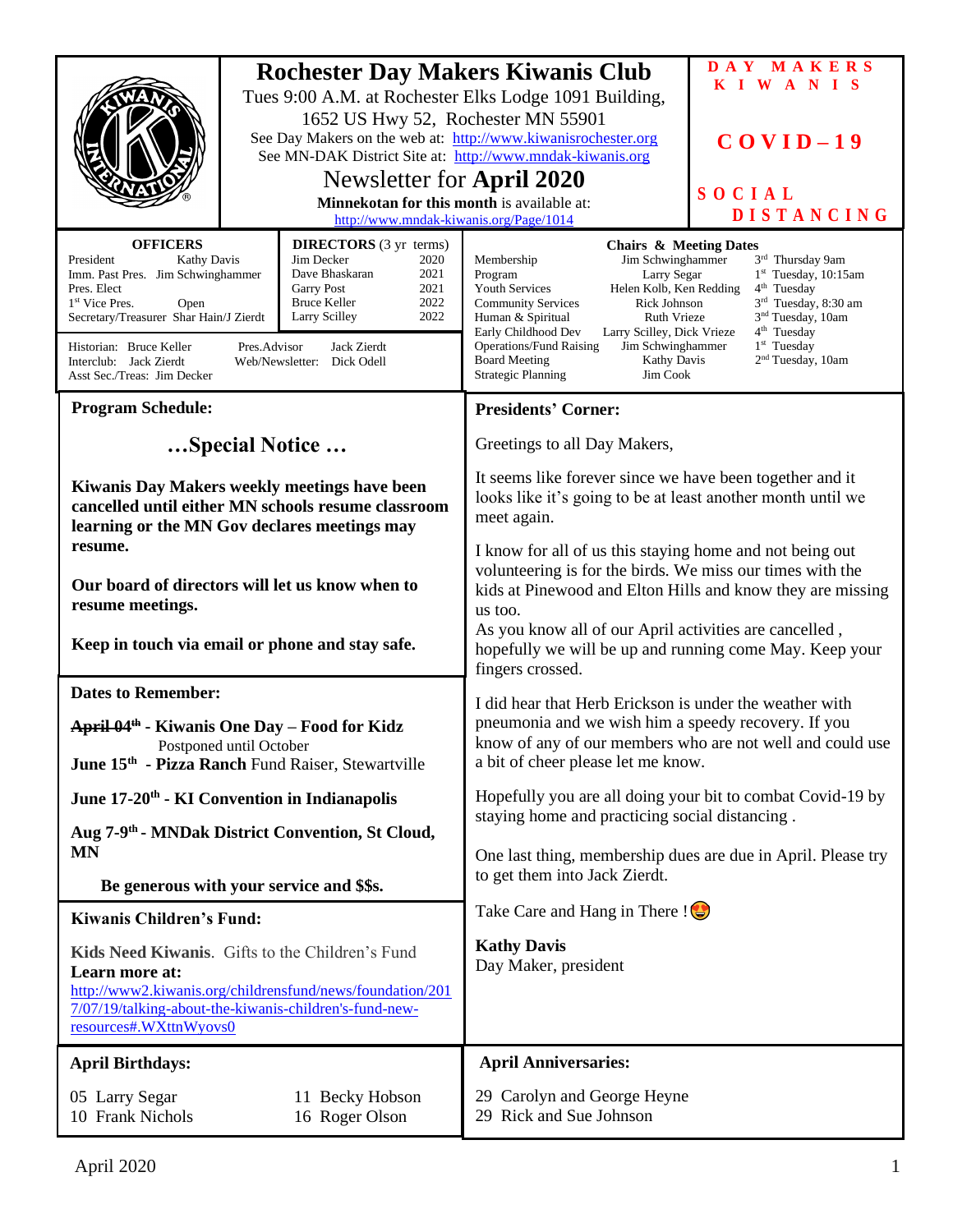## **Treasurer's Report - 03/10/2020**

| <b>Bank Balance 02/29/2020:</b> | \$19,514.74                    |
|---------------------------------|--------------------------------|
| Administrative Account:         | \$4,338.72                     |
| Service Account:                | \$9,841.19                     |
| Charitable Account:             | \$5,334.83                     |
| <b>K Dollars Collected:</b>     | \$                             |
| <b>AS OF MARCH 10, 2020</b>     | 630.00                         |
| 52<br>Total Membership:         | <b>Jack Zierdt</b> , Treasurer |

#### **Secretary Report: 3/10/2020 Highlights**

## *UNFINISHED BUSINESS:*

An updated application for the Century Key Club Scholarships (up to 2-\$500 scholarships) was presented and is being reviewed by Helen Kolb and Garry Post. Helen will take the final copy to the Key Club at their next meeting.

# *NEW BUSINESS:*

Jack Zierdt shared that with  $2<sup>nd</sup>$  quarter dues, extra money was received by two members, Wayne and Bev. They both asked that the extra dollars be used for upcoming service projects.

Jim Cook moved "that these extra funds be added to the Food for Kidz collection." Garry Post seconded the motion. **Approved.**

Jack Zierdt shared an email from the RCTC Education Foundation requesting the Day Makers set aside funds on an ongoing basis for their workhouse development scholarships. After discussion, Jack moved "that Kiwanis Day Makers not participate at this time." Helen Kolb seconded the motion. **Motion to not participate at this time Approved.** Jack will notify Matt of the club's decision.

The board discussed the current COVID – 19 (Corona Virus) concerns. Some members, with underlying health concerns or other concerns, have already requested leave and more may follow. Should meetings continue and/or should we continue to volunteer in the community.

**Kiwanis Day Makers current policy** is if Rochester Public Schools close, our meetings are cancelled. Because no virus has yet been reported in Rochester and schools remain open, going forward, Bruce Keller recommended it be a personal choice if members wish to continue with their volunteer efforts. The board agreed.

Next Column  $\rightarrow$ 

## **Secy Report:**

As committees hear otherwise, they will notify the club of any cancellations (i.e channel one, school reading volunteers, etc.)

Herb Erickson brought forward the concern about setting up banners for meetings as some are having difficulty carrying the banners/stands and there have been some tripping issues. Jack Zierdt noted that the Kiwanis Day Makers banner is required. All others are optional, and should be used if at all possible, when visitors from other clubs and/or the governor, etc. are present. After discussion, it was determined that the setup person for that week could determine which banners, in addition to the required Day Makers banner, would be set up based on their ability to carry/set up banners.

Dick Odell thanked everyone for their contributions to the newsletter and requested that submissions be in a column format, with no indenting, if possible.

# *COMMITTEE REPORTS:*

**Community Service:** Rick Johnson noted that the "Litter Bit Better" campaign is April 23 – May 3.

Recommendations were for the same area around  $20<sup>th</sup>$  Ave SE, noting that there will not be a need to go to the river, in the woods, etc. Rick will provide more information about sign up once a date is finalized.

Channel One still needs volunteers for the Peanut Butter drive taking place on Saturday, March 14<sup>th</sup>. The sign-up procedure by Channel One was not working so no sign ups from our club. Rick with share with the club should he find out any other information.

Volunteers are still needed for the Noon Meals on Saturday, March 28. Clip board sign-up sheet available at meetings.

Jim noted that the Food for Kidz committee is meeting later this month to determine if the event should go on as planned, with the recent COVID-19 outbreaks nationally. Jim will hold the club donation checks until he hears what decision they make.

**Early Childhood Development:** The (SMIF) Book reading for this year has been completed.

**Human and Spiritual Values:** Judy Z is filling for Ruth, while she is gone. She announced that she had sent out 3 sympathy cards to Marv Anderson, Jim Schwinghammer and Bob Lathtinen family. She also stated that she had sent out 2 thinking of you cards (Herb Erickson and Denny Cornell) and will be sending out 2 more this week (Jean Dunn and Merlyn Jeche)

Continued page  $4 \rightarrow$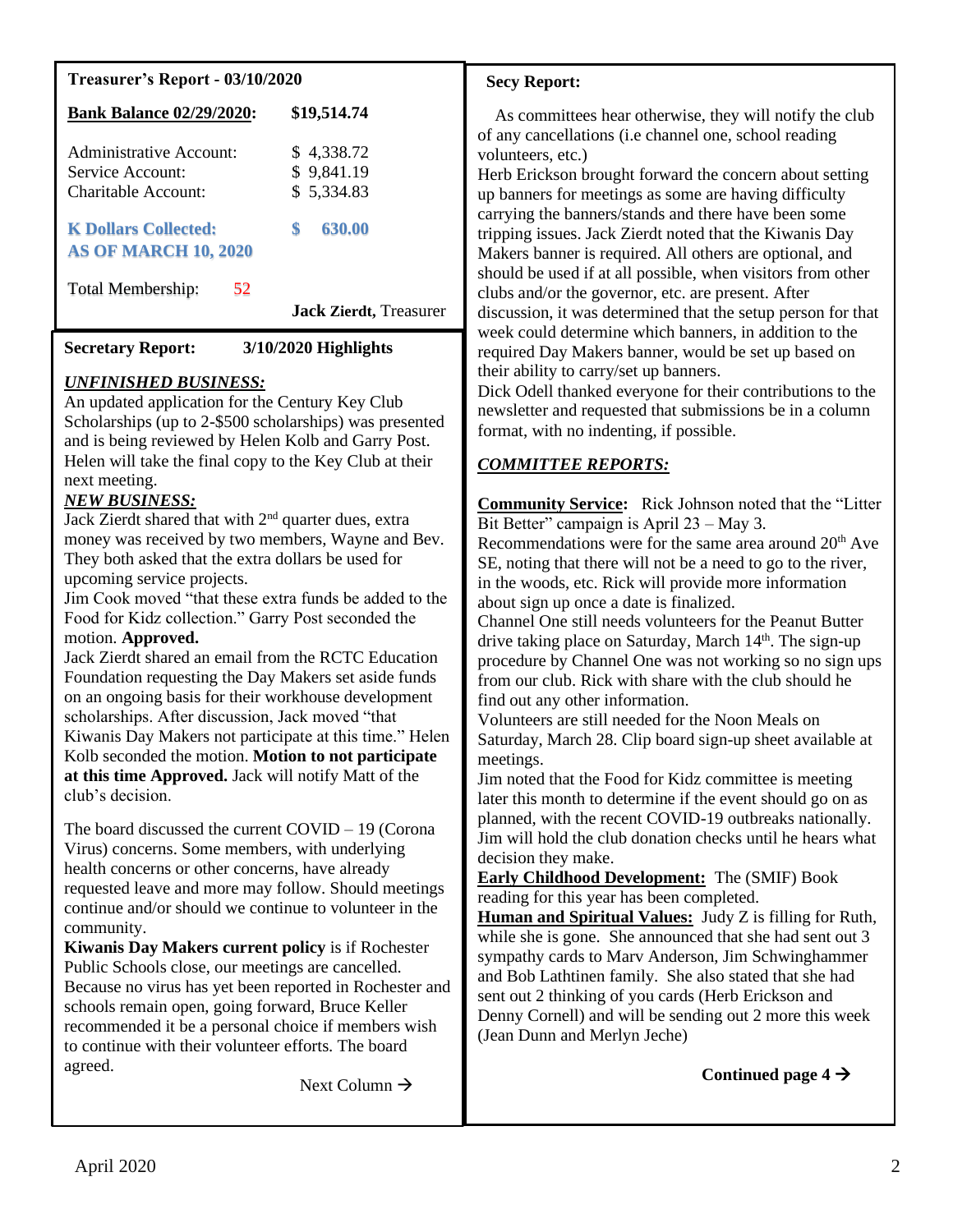# **Harriet Bishop K-Kids: (early March)**

As a follow up to last month's article regarding the Bishop K-Kids and their efforts to collect school supplies for the school in Tanzania, the good news is they were very successful in their efforts. The unfortunate news is that due to the Coronavirus Ms. Williams and the other three that were going to Tanzania the end of March will not be making the trek.



However, the collected supplies will be shipped to the school; so, the final goal will be eventually completed. It is disappointing from the standpoint that they will be unable to hear first-hand and see pictures of the school and learn more about it. To personalize the shipment the kids created some journals to ship with the supplies, and some were very creative; including decorating the front with drawings. In a few instances they looked up Swahili translations of words of encouragement and writing them on the cover and signing their name.



**Next Column** →

I'm sure at some point they will hear back and hopefully be able to view some pictures.



## **Rick Johnson and Helen Kolb**

**\* \* \* \* \* \* \*** 

## **Reminder: Save Receipts**

Please continue to save HyVee receipts for Riverside and Harriet Bishop schools. For every \$250.00 in receipts, the schools receive \$1.00.

The principal at Harriet Bishop told me that they had parents adding the receipts and it was going very well. He also thanked us for helping with this fund raiser.

> Thanks so much. **Helen Kolb**

Herb and I took a walk the other day to Soldiers Field and we found the Kiwanis Clubs of Rochester paver.